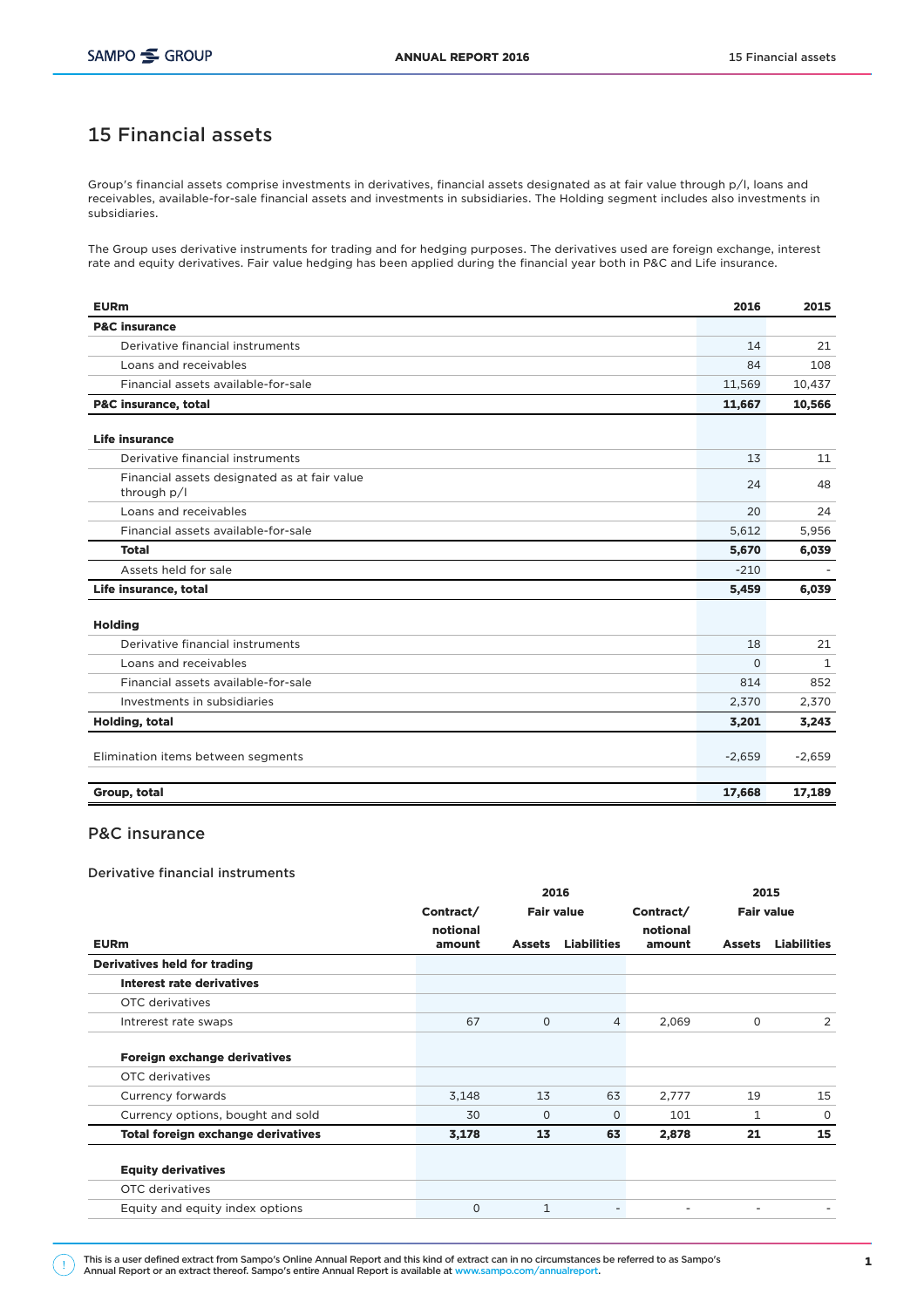| Total derivatives held for trading | 3.245 | $\sim$<br>$\mathbf{v}$ | .948 | -- | -- |
|------------------------------------|-------|------------------------|------|----|----|

# Other financial assets

| <b>EURm</b>                                | 2016         | 2015   |
|--------------------------------------------|--------------|--------|
| <b>Loans and receivables</b>               |              |        |
| Deposits with ceding undertakings          | $\mathbf{1}$ | 1      |
| Other                                      | 83           | 108    |
| <b>Total loans and receivables</b>         | 84           | 108    |
| <b>Financial assets available-for-sale</b> |              |        |
| <b>Debt securities</b>                     |              |        |
| Issued by public bodies                    | 1,246        | 1,392  |
| Certificates of deposit issued by banks    | 3,407        | 3,120  |
| Other debt securities                      | 5,370        | 4,404  |
| <b>Total debt securities</b>               | 10,022       | 8,916  |
| <b>Equity securities</b>                   |              |        |
| Listed                                     | 1,524        | 1,497  |
| Unlisted                                   | 23           | 25     |
| <b>Total</b>                               | 1,547        | 1,522  |
| Total financial assets available-for-sale  | 11,569       | 10,437 |
|                                            |              |        |

Financial assets available-for-sale for P&C insurance include impairment losses EURm 227 (197).

| P&C insurance, total financial assets | 11.667 | 10,566 |
|---------------------------------------|--------|--------|
|                                       |        |        |

# Life insurance

### Derivative financial instruments

|                                           |                          | 2015              |                          |                    |                   |                    |
|-------------------------------------------|--------------------------|-------------------|--------------------------|--------------------|-------------------|--------------------|
|                                           | Contract/                | <b>Fair value</b> |                          | Contract/          | <b>Fair value</b> |                    |
| <b>EURm</b>                               | notional<br>amount       | <b>Assets</b>     | <b>Liabilities</b>       | notional<br>amount | <b>Assets</b>     | <b>Liabilities</b> |
| <b>Derivatives held for trading</b>       |                          |                   |                          |                    |                   |                    |
| Interest rate derivatives                 |                          |                   |                          |                    |                   |                    |
| OTC derivatives                           |                          |                   |                          |                    |                   |                    |
| Interest rate swaps                       | 144                      | $\mathbf{1}$      | $\Omega$                 | 4.618              | $\Omega$          | 1                  |
| Credit risk swaps                         | $\overline{\phantom{a}}$ | Ξ.                | $\overline{\phantom{a}}$ | 643                | $\blacksquare$    | $\mathbf 0$        |
| <b>Total</b>                              | 144                      | $\mathbf{1}$      | $\mathbf 0$              | 5,261              | $\mathbf 0$       | $\overline{2}$     |
| Foreign exchange derivatives              |                          |                   |                          |                    |                   |                    |
| OTC derivatives                           |                          |                   |                          |                    |                   |                    |
| Currency forwards                         | 1.691                    | 10                | 11                       | 1.633              | 8                 | 22                 |
| Currency options, bought and sold         | 63                       | $\Omega$          | $\mathbf 0$              | 156                | 1                 | $\mathbf{1}$       |
| <b>Total foreign exchange derivatives</b> | 1,754                    | 10                | 11                       | 1,789              | $\mathbf{9}$      | 22                 |
| <b>Total derivatives held for trading</b> | 1,898                    | 10                | 11                       | 7,050              | $\overline{9}$    | 24                 |
| Derivatives held for hedging              |                          |                   |                          |                    |                   |                    |
| <b>Fair value hedges</b>                  |                          |                   |                          |                    |                   |                    |
| Currency forwards                         | 534                      | 2                 | $\Omega$                 | 602                | 2                 | 9                  |
| <b>Total</b>                              | 534                      | $\overline{2}$    | $\mathbf{0}$             | 602                | $\overline{2}$    | $\mathbf{9}$       |
| <b>Total derivatives held for hedging</b> | 534                      | $\overline{2}$    | $\mathbf{0}$             | 602                | $\overline{2}$    | $\mathbf{9}$       |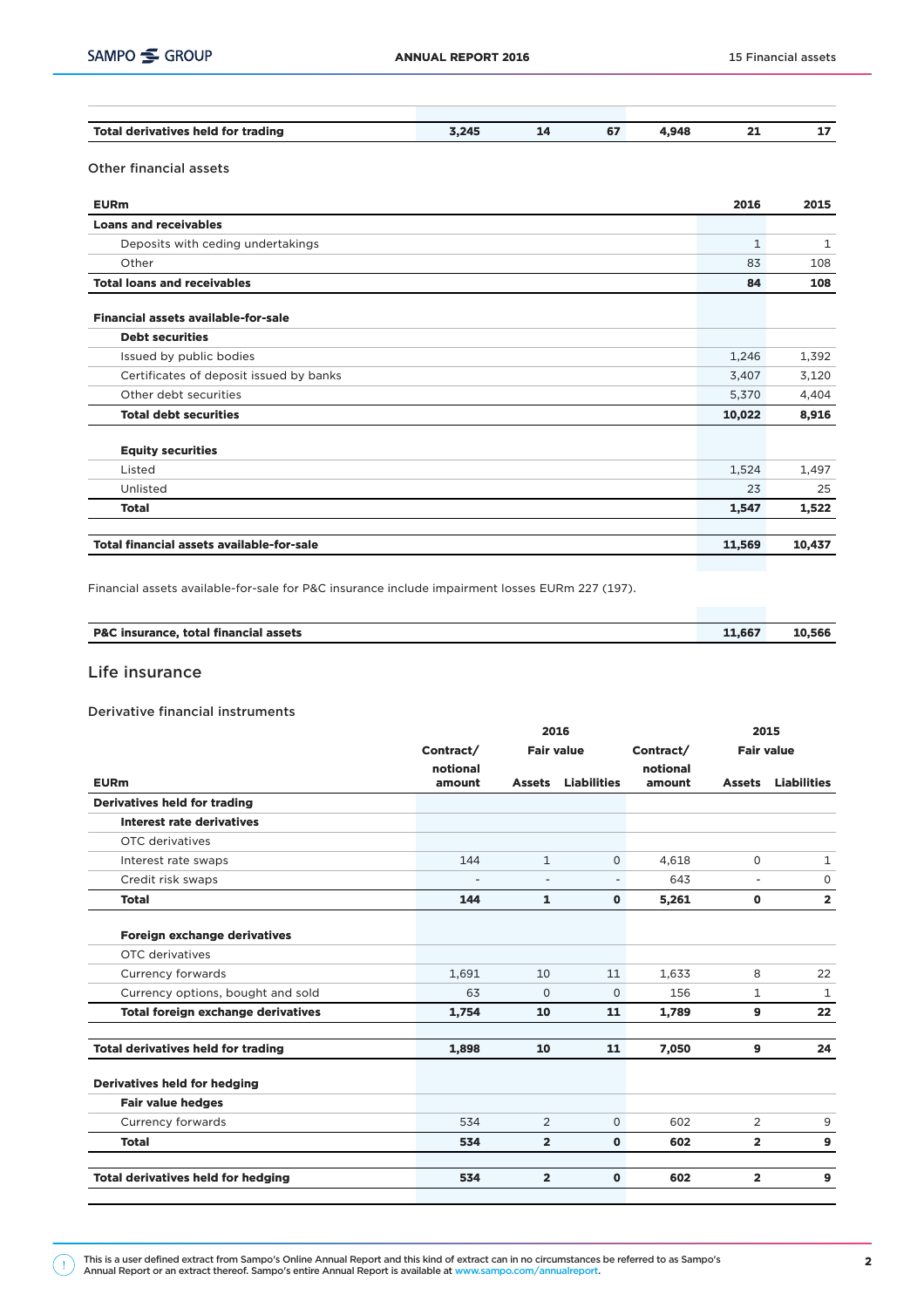| <b>Total derivatives</b> | 470<br>4,454 | $-1.00$<br>--<br>$-$ | - -<br>--- | 7 CE4<br>⊥כס.י<br>$\sim$ $\sim$ | --<br>55 |
|--------------------------|--------------|----------------------|------------|---------------------------------|----------|
|                          |              |                      |            |                                 |          |

### Fair value hedges

Fair value hedging is used to hedge a proportion of foreign exchange and interest risk in available-for-sale financial assets. The interest elements of forward contracts have been excluded from hedging relationships in foreign exchange hedges. Net result from exchange derivatives designated as fair value hedges amounted to EURm 19 (-69). Net result from hedged risks in fair value hedges of available for sale financial assets amounted to EURm -19 (68).

#### Other financial assets

| <b>EURm</b>                                                       | 2016           | 2015  |
|-------------------------------------------------------------------|----------------|-------|
| Financial assets designated as at fair value through p/<br>L      |                |       |
| <b>Debt securities</b>                                            |                |       |
| Issued by public bodies                                           | 15             | 13    |
| Issued by banks                                                   | $\overline{7}$ | 10    |
| Other debt securities                                             | $\mathbf 0$    | 23    |
| <b>Total debt securities</b>                                      | 22             | 47    |
| <b>Listed equity securities</b>                                   | 2              | 2     |
| Total financial assets designated as at fair value<br>through p/l | 24             | 48    |
| <b>Loans and receivables</b>                                      |                |       |
| Loans                                                             | 20             | 24    |
| Financial assets available-for-sale                               |                |       |
| <b>Debt securities</b>                                            |                |       |
| Issued by public bodies                                           | 19             | 30    |
| Issued by banks                                                   | 563            | 488   |
| Other debt securities                                             | 2,523          | 2,896 |
| <b>Total debt securities</b>                                      | 3,105          | 3,414 |
| <b>Equity securities</b>                                          |                |       |
| <b>Listed</b>                                                     | 1,727          | 1,669 |
| Unlisted                                                          | 779            | 873   |
| <b>Total</b>                                                      | 2,507          | 2,542 |
| <b>Total financial assets available-for-sale</b>                  | 5,612          | 5,956 |

Financial assets available-for-sale for life insurance include impairment losses EURm 15 (19).

| <b>Total financial assets</b>          | 5.670  | 6,039 |
|----------------------------------------|--------|-------|
|                                        |        |       |
| Assets held for sale                   | $-210$ |       |
|                                        |        |       |
| Life insurance, total financial assets | 5,459  | 6,039 |

Financial assets available for sale / debt securities: Debt securities available for sale include EURm 2,925 (3,334) investments in bonds and EURm 180 (95) investments in money market instruments.

Financial assets available for sale / shares and participations: Listed equity securities include EURm 913 (831) listed equities. Unlisted equity securities include EURm 727 (768) investments in capital trusts.

### Holding

Derivative financial instruments

2016 2015